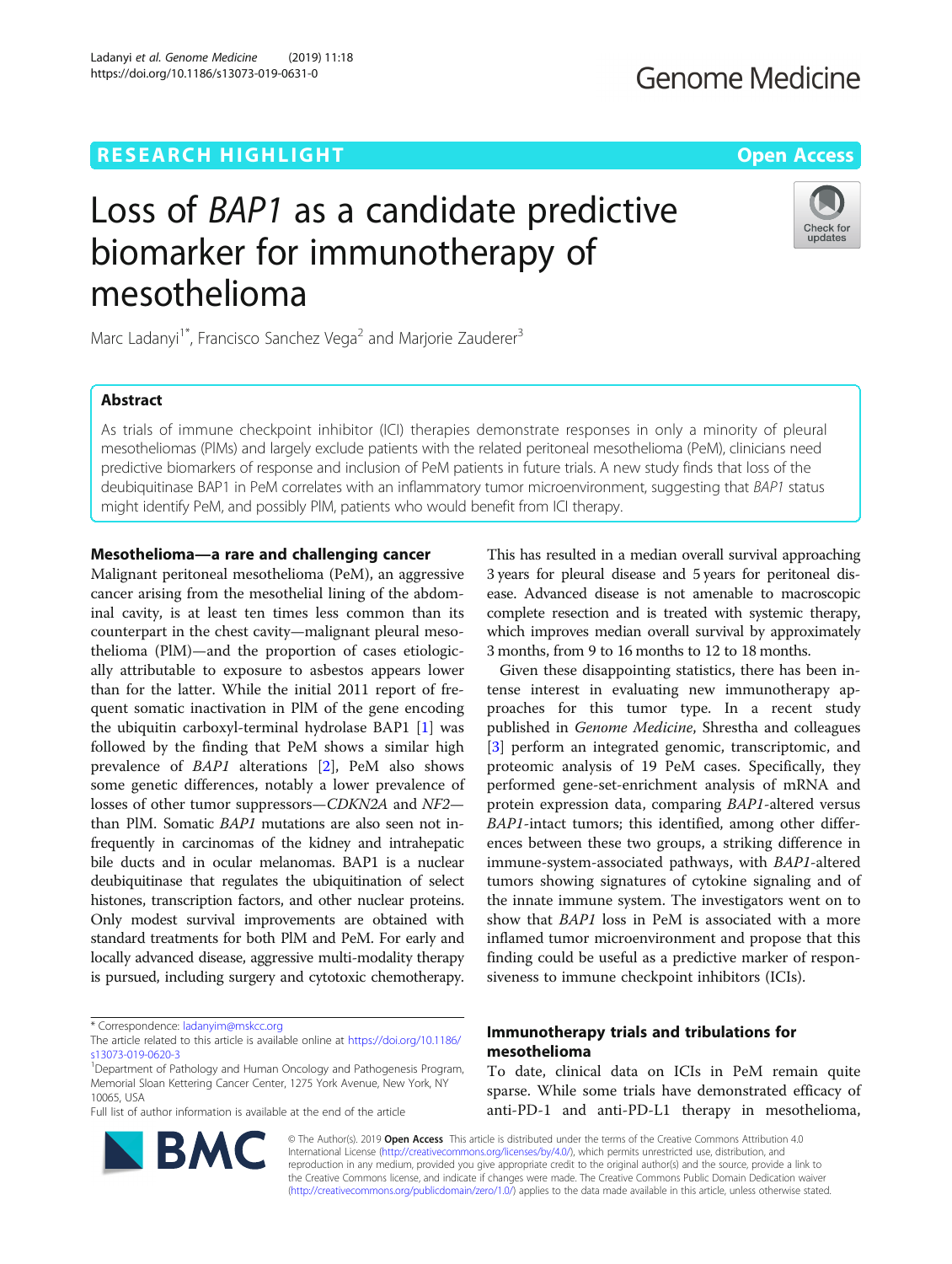<span id="page-1-0"></span>which target programmed cell death protein 1 and programmed cell death 1 ligand 1, respectively, the representation of PeM cases in these studies has been very limited owing to their relative rarity. In the large negative randomized DETERMINE trial of tremelimumab [antibody against cytotoxic T-lymphocyte associated protein 4 (CTLA-4)] versus placebo [\[4](#page-2-0)], PeM was included, but only 18 patients with peritoneal disease were enrolled (out of 571 total mesothelioma patients), thereby preventing subgroup analysis for efficacy specifically in PeM. The lack of efficacy observed in the DETERMINE trial might have been due to the single-agent use of anti-CTLA-4 as well as the specific anti-CTLA-4 agent selected. More recent mesothelioma immunotherapy trials such as KEYNOTE-028 (anti-PD-1) and IFCT-1501 MAPS2 (anti-PD-1 monotherapy or combined with anti-CTLA-4) have excluded patients with a peritoneal primary site. Notably, in these trials, the agents used—pembrolizumab and nivolumab with and without ipilimumab, respectively—have demonstrated response rates ranging from 20 to 31%. Furthermore, PlM immunotherapy trials have not simultaneously developed or reported on predictive biomarkers that might facilitate improved patient selection.

PD-L1 expression levels as well as high tumor mutational burden (TMB) have been intensely investigated and shown some utility as predictors of ICI responses in different cancers [[5\]](#page-2-0). In PlM, a trend associating high PD-L1 expression and a higher response rate has been reported, warranting further investigation. Given the modest activity in PlM of the currently available checkpoint inhibitors, predictive markers beyond PD-L1 and TMB are necessary to identify patients most likely to derive benefit from checkpoint inhibition, a need made even more pressing by the fact that TMB is notably low in PlM [[6\]](#page-2-0), as is also the case for PeM, as shown in the present study.

In other tumors, such as non-small cell lung cancer, immunotherapy given in combination with cytotoxic chemotherapy is emerging as the preferred treatment approach for tumors that are TMB low and PD-L1 low or negative. Evaluation of this combination approach in mesothelioma is ongoing in the PreCOG trial (NCT0289919). Based on the data from Shrestha and colleagues [\[3\]](#page-2-0), examination of BAP1 status in relation to immunotherapy response in mesothelioma is warranted. Interestingly, in uveal melanoma, another disease with frequent BAP1 loss, the loss of BAP1 expression is associated with an increased infiltration of  $CD3^+$  and  $CD8^+$  T cells [\[7\]](#page-2-0), a finding paralleled in PeM tissues by the investigations of Shrestha and colleagues [\[3\]](#page-2-0). Whether BAP1 loss might be more broadly applicable across different cancer types as a biomarker for an immune-inflamed tumor microenvironment will require further studies. Shrestha and colleagues also report higher expression of several immune checkpoint molecules, including PD-L1 (CD274) in BAP1-altered PeM. In light of this, we re-analyzed the TCGA PlM data according to BAP1 status and found a similar but sub-significant trend for PD-L1 (CD274) to be higher in BAP1-altered samples, but the most significant association was for the mRNA signature of activated dendritic cells to be more prominent in the BAP1-altered group (Fig. 1).

#### Remaining challenges and future prospects

While the potential link between BAP1 loss—a known driver of mesothelioma—with response to ICI treatments is intriguing, an important caveat is that BAP1 resides at 3p21.1, a chromosomal region that also contains two other genes encoding epigenetic regulators, PBRM1 and SETD2. In this respect, the proximity of BAP1 and PBRM1 and their frequent co-inactivation (or co-haploinsufficiency) in PeM might represent a confounding factor in these